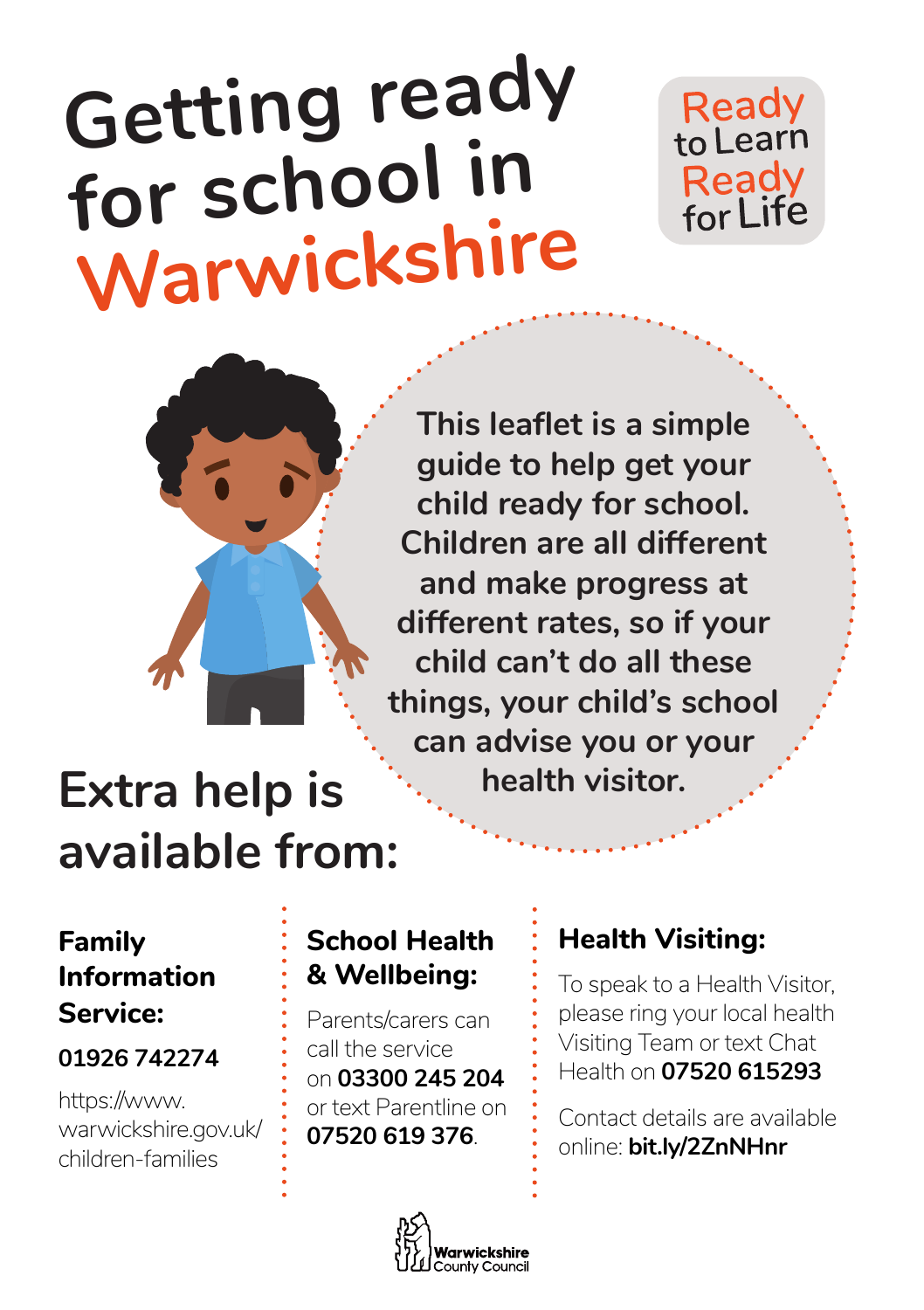# **There are lots of simple things you can do at home to help your child get ready for school:**

#### **Enjoy books, rhymes and songs**

- Sing nursery rhymes together
- Read books with your child
- Join virtual story time and song time sessions run by Children & Family Centres: **www.warwickshire.gov.uk/childrenandfamilycentres**

## **Help them enjoy meal times**

- Prepare and eat food together
- Enjoy meals without the TV
- Picnic in the garden
- Learn how to use a knife and fork
- Learn to drink from an open cup

### **Go to the toilet and wash their hands**

- Encourage independence, to wipe themselves, flush the toilet and wash their hands
- Elasticated waistbands help your child to be independent
- Contact your health visitor if you are having toilet training problems after age 3

### **Join in with active play**

- Make a simple assault course in the garden jump over a broom handle, crawl under a blanket, hop on one foot, throw a ball into a bucket
- Make healthy snacks together; peeling and cutting fruit and veg
- Help with simple safe housework like dusting or sorting the recycling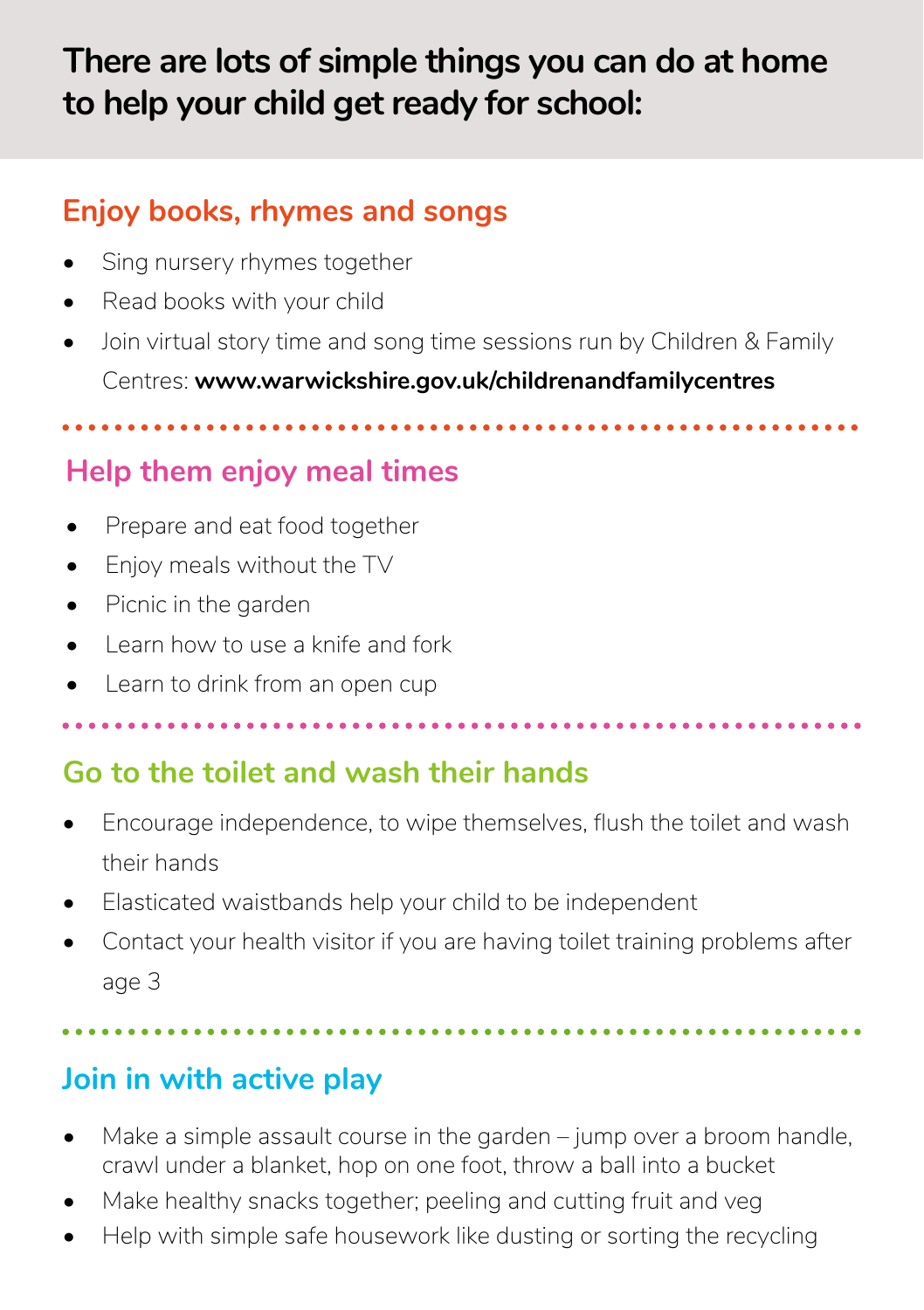#### **Explore and investigate**

- Measure objects around the house or garden with hands or feet
- Play timing games- how long does it take to put your coat and hat on?
- Explore the house with a magnet

#### **Take turns and share**

- Play games together
- Learn to take turns with games
- Fill a pillowcase and guess what is inside by feeling the outside
- The disappearing tray ( fill a tray and remove an object and guess what it is)
- Play simple card games and simple matching games

# **Recognise their name in full**

- Use their full name and show it to them written down
- Label bags and drawings with your child's name

### **Listen and follow simple instructions**

- Use simple instructions and then add another: go and get your shoes; go and get your shoes and put them in the box
- Play hiding games in the garden: hide objects and give clues (it's up high, it's behind, it's under the…)
- Play sorting games: sort all the animals into one box, all the cars into another sort bricks into colours and sizes